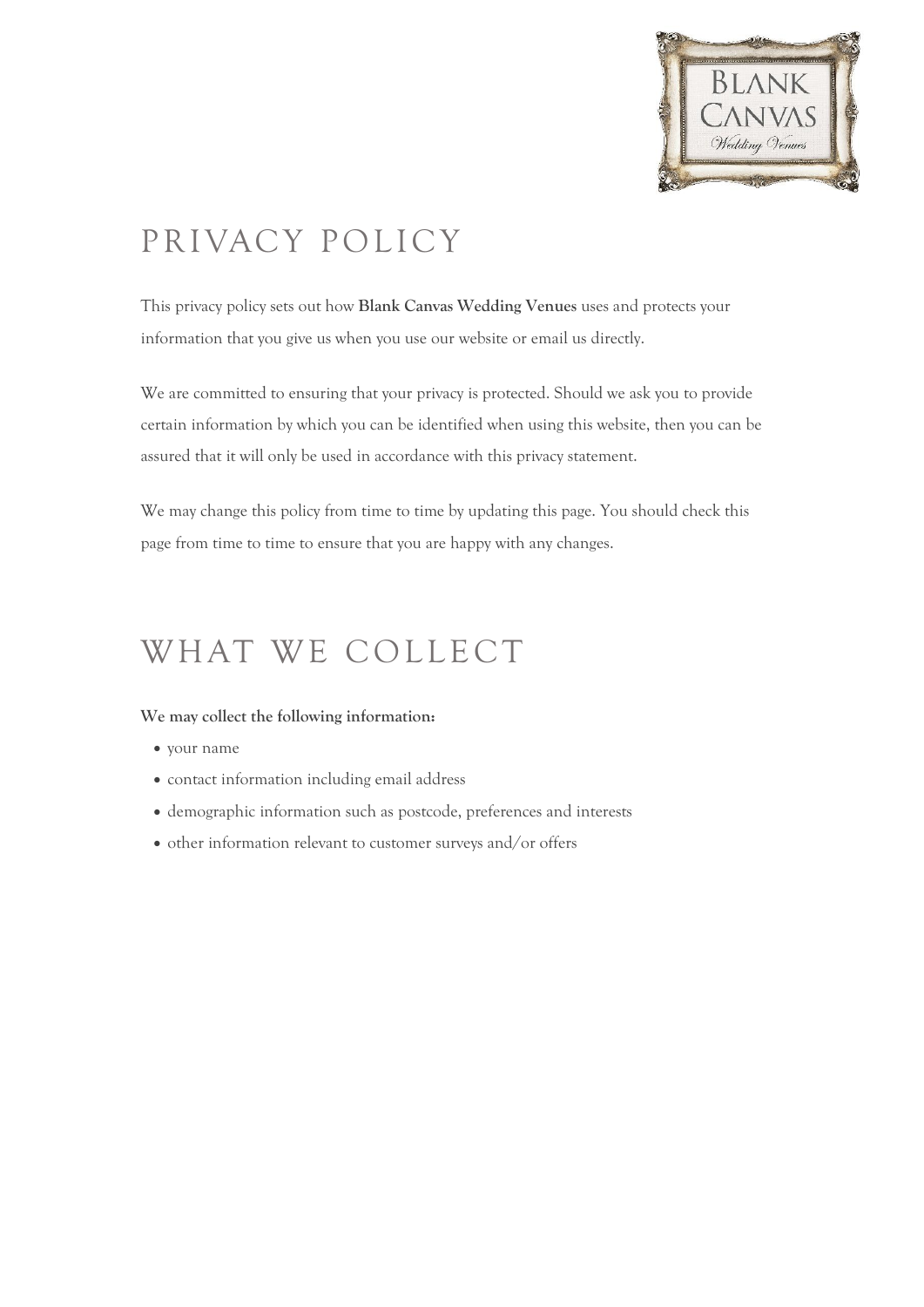

# WHAT WE DO WITH THE INFORMATION WE GATHER

**We require this information to understand your needs and provide you with a better service, and in particular for the following reasons:**

- Internal record keeping.
- We may use the information to improve our services.
- We may periodically send promotional emails about supplier special offers or other information which we think may help to plan your big day, using the email address which you have provided.
- From time to time, we may also use your information to contact you for market research purposes. We may contact you by email and you have the option to sign/opt out of receiving these emails at any time.

### **SECURITY**

We are committed to ensuring that your information is secure. In order to prevent unauthorised access or disclosure, we have put in place suitable physical, electronic and managerial procedures to safeguard and secure the information we collect online.

All contact information we hold off line is password and pin protected and only accessible by Blank Canvas Partners.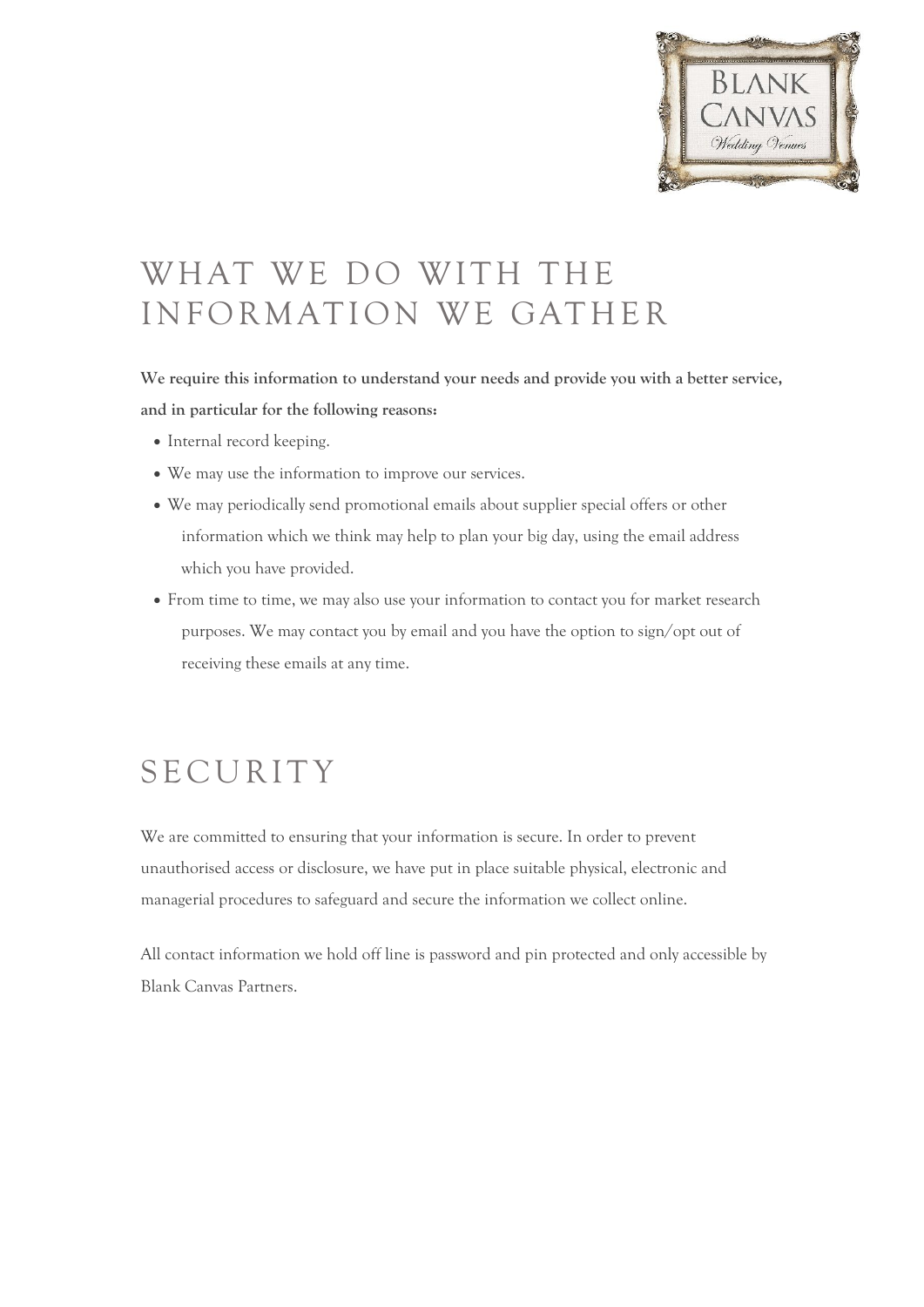

# HOW WE USE COOKIES

A cookie is a small file which is placed on your computer's hard drive. The cookie helps analyse web traffic or lets you know when you visit a particular site. Cookies allow web applications to respond to you as an individual. The web application can tailor its operations to your needs, likes and dislikes by gathering and remembering information about your preferences.

We use traffic log cookies to identify which pages are being used. This helps us analyse data about web page traffic and improve our website in order to tailor it to customer needs. We only use this information for statistical analysis purposes and then the data is removed from the system.

Overall, cookies help us provide you with a better website, by enabling us to monitor which pages you find useful and which you do not. A cookie in no way gives us access to your computer or any information about you, other than the data you choose to share with us.

You can choose to accept or decline cookies. Most web browsers automatically accept cookies, but you can usually modify your browser setting to decline cookies if you prefer. This may prevent you from taking full advantage of the website.